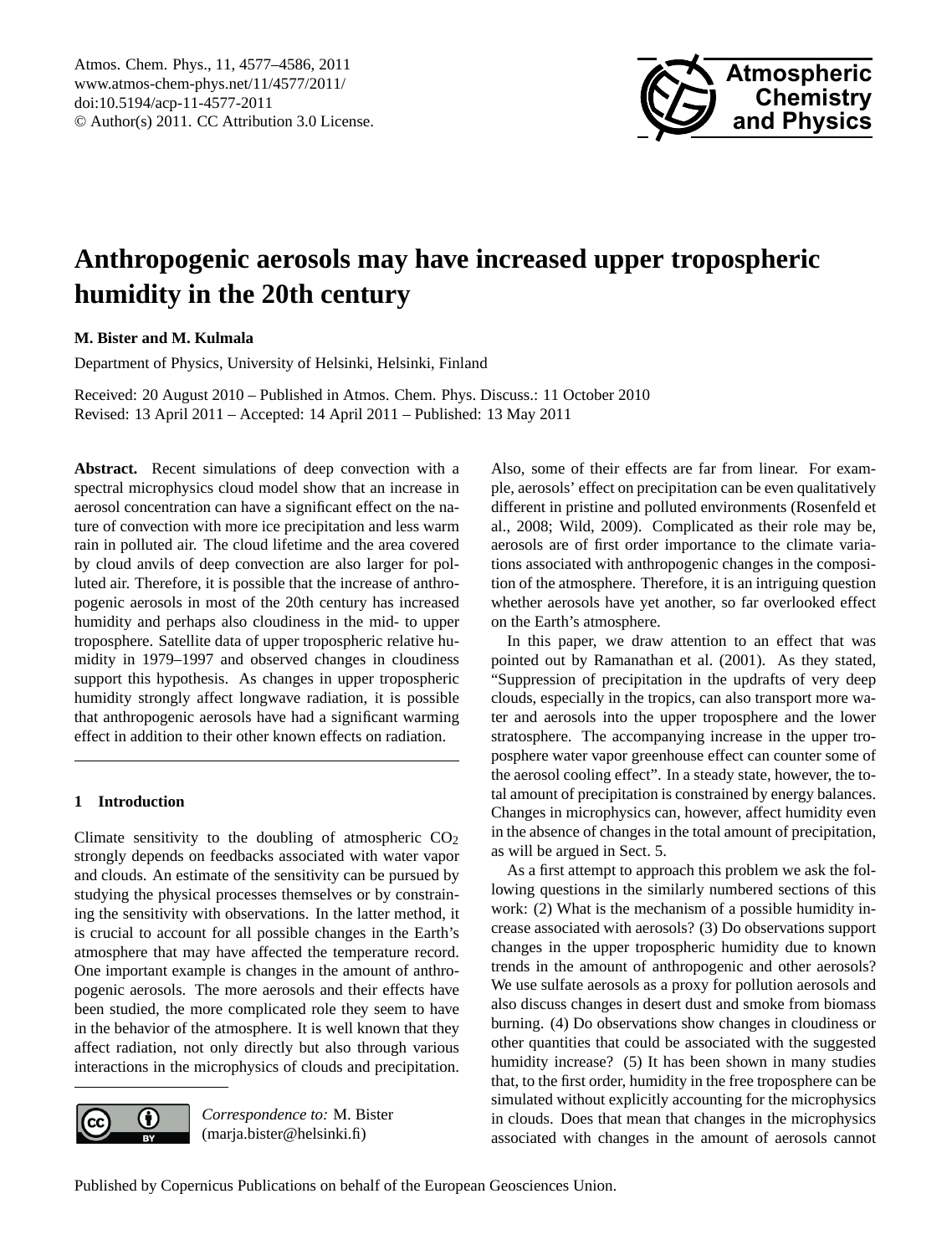affect tropospheric humidity? We argue that this is not the case. (6) How large an effect could a few percent increase in upper tropospheric relative humidity have on radiation?

Due to the potential importance of this topic to sensitivity studies, we feel that a qualitative approach is justified as a first step to understand what the issues are. We hope that this paper encourages research on the effect of changes in microphysics on tropospheric humidity, and especially in the upper troposphere.

#### **2 What is the mechanism of humidity increase associated with aerosols?**

Khain et al. (2005 and 2008) studied the effect of aerosols on the development of deep convective clouds with freezing level in the midtroposphere (about 4 km altitude) using a spectral microphysics cloud model. Their simulations showed more ice particles in the upper troposphere in polluted air than in clean air. The ice particles in polluted air fell slowly from higher levels and often far from the cloud updrafts and sublimated as they fell. The lifetime of clouds in a polluted atmosphere was also longer, which the authors attributed to the existence of a large quantity of ice crystals and small graupel with a long residential time. On the contrary, rain in clean air formed at lower levels and fell down through the cloud updrafts or in the close vicinity of them and there was a smaller hydrometeor mass left in the air aloft than in polluted clouds. Note that the more ice there is in the upper troposphere, the larger the potential for sublimation is, whether it is associated with sedimentation of ice, mixing of air, or some other process. Khain et al. (2005) showed that an increase in aerosol amount was also associated with an increased level of the heating peak associated with the latent heat release. An increase in the area covered by upper tropospheric cloud was also noted for polluted air. These differences are summarized schematically in Fig. 1.

Over two thirds of precipitation on Earth occurs within the Tropics (Hong et al., 1999), where the freezing level lies in the midtroposphere, as in the cloud model simulations of Khain et al. In midlatitudes, the freezing level is also close to that altitude most of the year. Therefore, the result of aerosols enhancing the formation of upper tropospheric ice clouds possibly applies to a large fraction of precipitation on Earth. Note that as no general circulation model (GCM) explicitly parameterizes aerosol effects on convective clouds (Quaas et al., 2009), this effect cannot be seen in GCM results.

In Sect. 5, we will further discuss whether changes in the microphysics of convective clouds can cause changes in upper tropospheric humidity. We note that such an effect has been seen in a simulation of radiative-convective equilibrium of an aquaplanet with a constant sea surface temperature, using a two-dimensional cloud-resolving convection parameterization (Grabowski, 2003). With prescribed radiation, up-



23 (as in c). Observational studies of Udelhofen and Hartmann (1995, Fig. 1. Differences in deep convection in clean and polluted air schematically. Differences in **(a)** and **(b)** are based on cloud model simulation results by Khain et al. (2005, 2008) and are supported by observational studies of Zhang et al. (2007) and Koren et al. (2005), who found increased upper level cloudiness associated with an increased amount of pollution (see Sect. 4). We suggest that higher upper tropospheric humidity in polluted air is a result of convection see Sect. 4) as well as Soden (2004, see Sect. 5) support higher humidity associated with larger ice anvils.

per tropospheric relative humidity (UTRH) was about 10% higher in the simulation with small cloud and precipitation particles than in the simulation with large cloud and precipitation particles. With interactive radiation, the difference was much smaller. The microphysics scheme, however, considered just two classes of condensed water, cloud water and rain with a threshold temperature for the transition between liquid and solid. Also, in the scheme there was no distinction between latent heating of condensation and deposition. These simplifying choices may have had some effect on the simulation of UTRH.

## **3 Do observations suggest changes in the upper tropospheric relative humidity due to changes in the amount of anthropogenic aerosols?**

There are many natural and also anthropogenic sources of aerosols. We use sulfate aerosols as a proxy for pollution aerosols. This is because sulfate aerosols are a key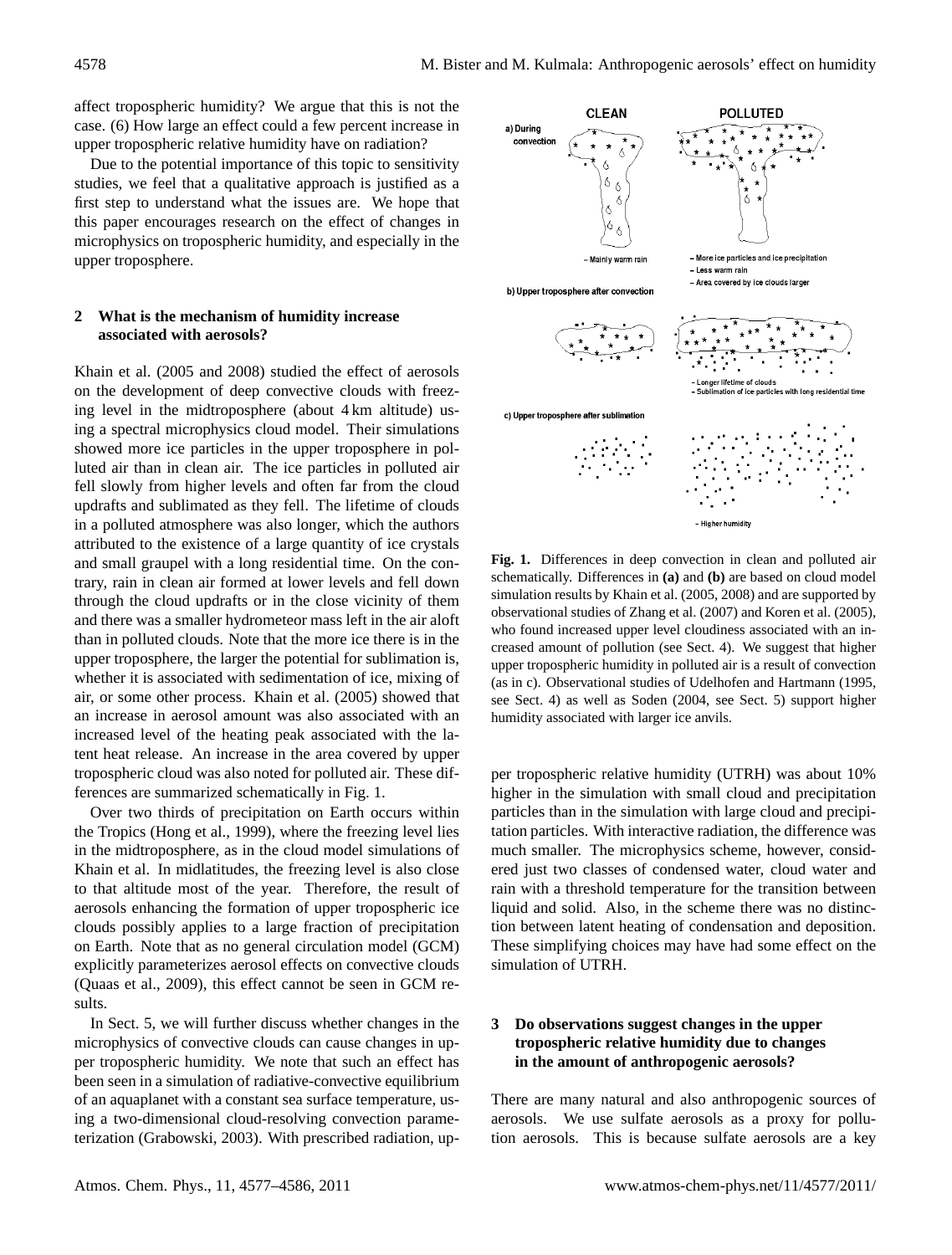component when changes in anthropogenic aerosols in the 20th century are considered. Also, Streets et al. (2006) showed that trends of  $SO<sub>2</sub>$  and black carbon are qualitatively similar globally. It has been suggested that changes in their trends may be the cause of reduction of aerosol optical depth over world oceans (Wild, 2009). We also consider aerosols from biomass burning and desert dust.

Recent estimates of the global sulfur emissions show a large increase in the 20th century. Sulfur emissions increased globally from about 10 Tg S in 1900 to about 25 Tg S in 1940 and to about 70 Tg S in 1980 (Stern, 2006). In the 1980s, many studies show a leveling off of emissions with a fairly rapid decline occurring in the 1990s (Smith et al., 2004; Stern, 2006; Streets et al., 2006). As the amount of sulfate aerosols in the troposphere depends directly on sulfur emission, the effect of sulfate aerosols' forcing on the climate is also expected to adjust quickly to changes in sulfur emission.

Khain and Pokrovsky (2004) noted that the main aerosol effect on deep convective clouds in their model simulations came from aerosols penetrating the cloud base. In other words, aerosols in the boundary layer were more important than aerosols in the free troposphere. However, they simulated a deep and wide convective cloud. For other types of clouds, especially narrower convective clouds, free tropospheric aerosols may be more important.

Fridlind et al. (2004) showed evidence that subtropical anvil cloud nuclei are dominated by midtropospheric aerosols. They note that longe-range transport can therefore dominate the effect of local sources of pollution on subtropical anvil clouds.

Satellite data which have been available since 1979 do not reveal a systematic global-scale change in the UTRH between 1979 and 1997 (Bates and Jackson, 2001; McCarthy and Toumi, 2004). Also, Soden et al. (2005) showed that the behavior of global upper tropospheric humidity in the period 1982–2004 can be much better approximated by the assumption of constant relative humidity than the assumption of no moistening at all. The absence of any significant trend in UTRH is not surprising as the trend of sulfur emissions has been estimated to be small in the 1980s and it has been clearly negative only since the 1990s. Regarding the *global* changes in relative humidity, it is very unfortunate that there is reliable data on upper tropospheric humidity only after the largest change in sulfur emissions had already taken place between the 1940s and the 1970s. Current understanding of the magnitude of problems related to humidity measurements at cold temperatures with radiosonde sensors (Elliott and Gaffen, 1991; John and Buehler, 2005) discourages using them for global trend studies, even though local trends have been obtained with radiosonde data (Treffeissen et al., 2007). It may therefore be impossible to obtain reliable global relative humidity data from the period when sulfur emissions increased most.

When it comes to *local* trends of UTRH and whether those can be associated with trends in the anthropogenic aerosols, a few facts have to be taken into account. First, aerosols' effect on microphysics is not linear. The effect of increasing the amount of aerosols in pristine and polluted atmosphere can be very different as stressed by Wild in his review of global dimming and brightening (2009; see also Ekman et al., 2007). Second, recent research suggests that anthropogenic pollution sources affect aerosol levels on a large, even global, scale (Kishcha et al., 2007 and other references in Wild, 2009). Third, the suggested aerosol effect on local UTRH depends on the existence of convection. Fourth, the local effects of aerosols depend also on the wind field which advects the aerosols.

McCarthy and Toumi (2004) analysed relative humidity fields from the High-Resolution Infrared Radiation Sounder (HIRS). Their data shows an increase of UTRH in the tropics from 1979 to 1997 and a decrease in both Northern (NH) and Southern Hemisphere (SH) subtropics and higher latitudes, except north of 40<sup>°</sup> N. These changes are shown schematically in Fig. 2. If Stern's (2006) estimate is correct, on the global level there was a decreasing trend in sulfur emissions in 1979–1997. On the other hand, in Asia, sulfur emissions increased during most of this period (Stern, 2006; Streets et al., 2006). A rather large increase also occurred in South Asia from 1980 to 2000 (Streets et al., 2006). We suggest that part of the general decrease of UTRH in subtropics and middle latitudes could have its root in the decrease of global sulfur emissions (Fig. 2). However, changes in UTRH are rather small in the close vicinity of Asia. The absence of changes of UTRH in (South) Asia may be due to the saturation of cloud microphysics effects with high concentration of pollution. Large changes in UTRH have occurred in other tropical regions as we will discuss below.

Two other major sources of aerosols in the atmosphere in addition to anthropogenic air pollution are desert dust and smoke from biomass burning (Rosenfeld et al., 2001). Biomass burning leads to large quantities of small cloud condensation nuclei that can suppress precipitation. Rosenfeld et al. (2001) have shown evidence that also desert dust from the Sahara (and Sahel regions, see Nicholson, 2000) suppresses precipitation. Therefore, changes in the amount of those aerosols have to be taken into account in trying to pin down a possible link between UTRH and changes in the number of cloud condensation nuclei (CCN). Note that in McCarthy and Toumi's analysis, the largest local increase of UTRH has occurred interestingly in the vicinity of equatorial Africa and also over equatorial South America (their Fig. 5). Elsewhere in the tropics, the increase has been much smaller. There have been no large changes in sulfur emissions in these regions, but changes in the other main sources of aerosols have occurred there. West Africa is the source of almost half of the mineral aerosols in the atmosphere (Andreae, 1995). Nicholson (2000 and references therein) show that in the 1980s there was a strong negative anomaly in the rainfall in the Sahel region of West Africa, which is the source of most of the desert dust. In the 1980s, the frequency of dust over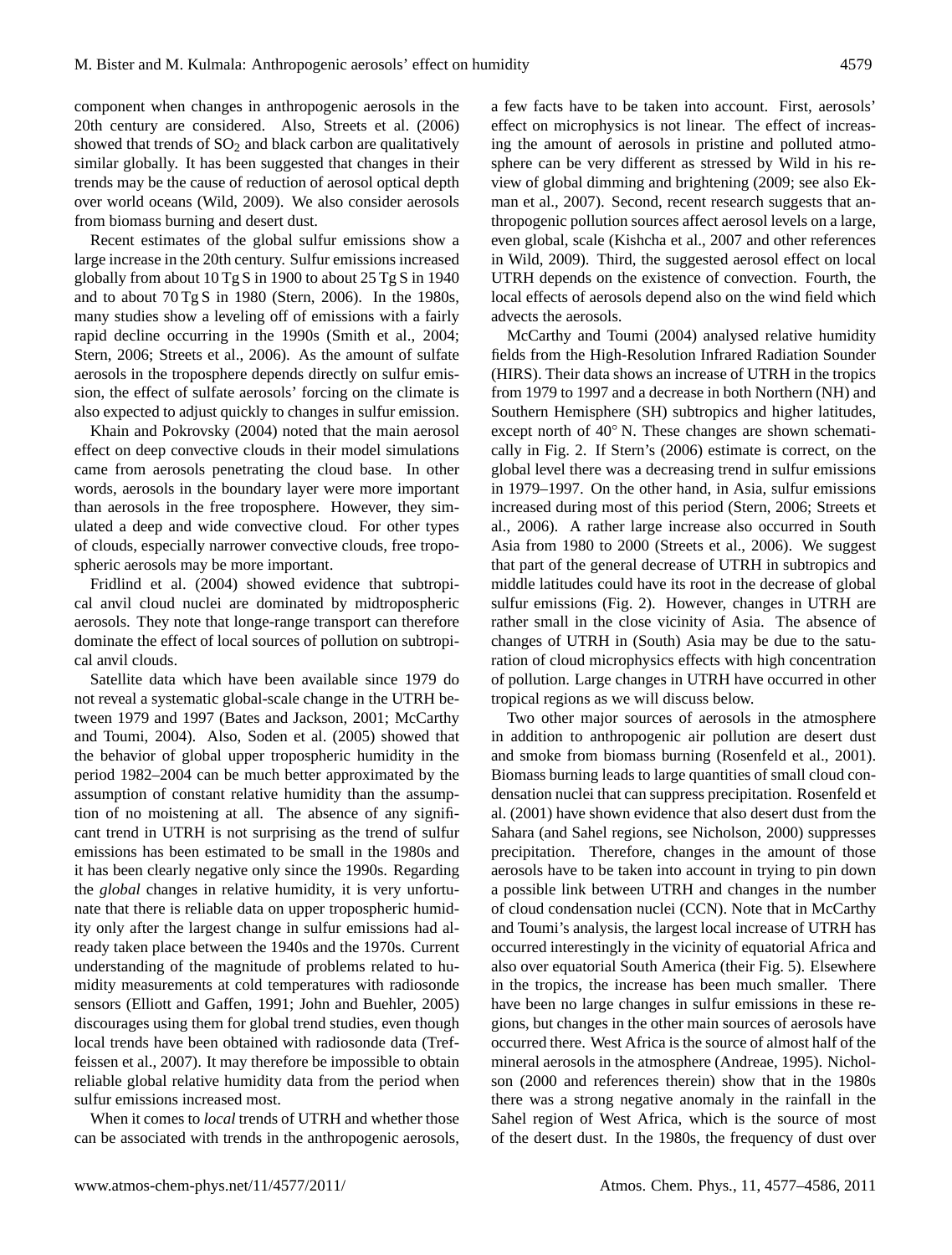

5 **Fig. 2.** A schematic representation of global emissions of sul-Toumi (2004) in midlatitudes, tropics, and two different latitude bands. UTRH has decreased everywhere except in the tropics and  $8.88 \times 10^{-10}$  latitude bands. UTRH decreased every where  $\frac{1}{100}$ north of 40° N in 1979–1997. It is argued that this decrease may be related to the global decrease of sulfur emissions. The particularly strong increase of UTRH in the tropics in 1983–1989 may be associated with high desert dust levels and the increase in biomass fur from Stern (2006) and UTRH changes from McCarthy and burning in South America. See text for details.

West Africa and dust concentrations in more distant regions (e.g. Barbados) were remarkably higher than in the two earlier decades.

Mahowald et al. (2007) analyzed visibility data from meteorological stations in dusty regions to assess the anthropogenic impact on desert dust emissions. Their data suggest a peak in desert dust emissions in 1985 both in West Sahel and in North Africa on the whole. The visibility was also worse in 1997 than in 1979 in West Sahel.

There are large uncertainties in the estimates of historical trends of biomass burning. Still, biomass burning emissions seem to have increased rapidly since the 1980s (Mieville et al., 2010). Prins and Menzel (1994) noted increasing trends in South American biomass burning from 1983 to 1991 by analyzing 2-week long periods at the peak of the burning seasons. The analysis of biomass burning emissions of Duncan et al. (2003) also shows a clear increase in the monthly regional aerosol index from the Total Ozone Mapping Spectrometer over Brazil from 1983 to 1989 (see their Fig. 8). The increasing trend continued in the late 1990s. Koren et al. (2007) found an increase in biomass burning in the Amazon from 1998 to 2005, with a reversal of the trend in 2006.

We suggest that the particularly large positive trends of UTRH in the vicinity of equatorial Africa and South America during 1979–1997 in the analysis of McCarthy and Toumi may be related to the aforementioned changes in biomass burning and desert dust. Further support for this interpretation comes from their analysis of the trend for the latitude band of 10◦ S–10◦ N, which is schematically reproduced in Fig. 2. Most of the increase in UTRH in this latitude band actually took place in 1983–1989, which was the time of both the increase in biomass burning in South America and an increased source of desert dust over North Africa with a peak in the latter in 1985 and high values still in 1989 (Mahowald et al., 2007).

For the latitude band 25◦ S–45◦ S, most of the decrease in UTRH during the 18 yr of the analysis by McCarthy and Toumi occurred in 1986–1994 (again schematically shown in Fig. 2). We suggest that the decrease in this latitude band as well as the somewhat smaller decrease in parts of the NH midlatitudes could be due to the general decrease of global sulfur emissions. It is interesting that the largest decrease of UTRH occurs in the SH whereas the largest decrease of sulfur emissions has occurred in the NH. As the sulfur emissions are about ten times larger in the NH than in the SH and as aerosols due to air pollution may be hemispherically dispersed (Wild, 2009 and references therein, Mishchenko et al., 2007), it would not be surprising if the long-term aerosol trends in the SH reflected changes in the NH emissions. One explanation for the larger decrease of UTRH in the SH than in the NH could be the logarithmic sensitivity of clouds to CCN (Koren et al., 2008 and references therein). Therefore in pristine environments (which the SH is compared to the NH), small changes in CCN have a much larger effect on cloud properties than in polluted environments.

Clearly, a more thorough analysis is needed to understand why there seems to be a smaller decrease of UTRH in the NH than in the SH. The main sources of aerosols, their different characteristics of transport, and effects on cloud microphysics should be taken into account in such an analysis. It is also possible that the larger decrease of UTRH in the SH could be due to unknown changes in atmospheric dynamics.

Interestingly, the third region where UTRH has increased in 1979–1997 is over the boreal regions of Asia (Fig. 5 in McCarthy and Toumi). We wonder if this increase could be related to possible changes in biomass burning in this region. Whatever the reason is, even if it is due to errors in the data, it has some effect on the smaller decrease of UTRH in the NH midlatitudes as compared to the SH midlatitudes.

Changes in the atmospheric circulation patterns may affect UTRH as well. For example, the North Atlantic Oscillation (NAO) index has had a positive anomaly in most of the 1980s and 1990s. A positive anomaly in the NAO index is associated with wet winters in Northern Europe. However, the region most affected by NAO shows rather small changes in UTRH in the analysis of McCarthy and Toumi.

Bates et al. (2001) studied the relationship between upper tropospheric humidity from HIRS and dynamical states in the subtropical regions. They found that the largest contribution to the *interannual* anomaly time series of the upper tropospheric humidity in 1979–1998 came from the eastern Pacific. They noted that, in certain conditions, Rossby waves can propagate deep into the subtropics. Such a situation is associated with a moistening of the normally dry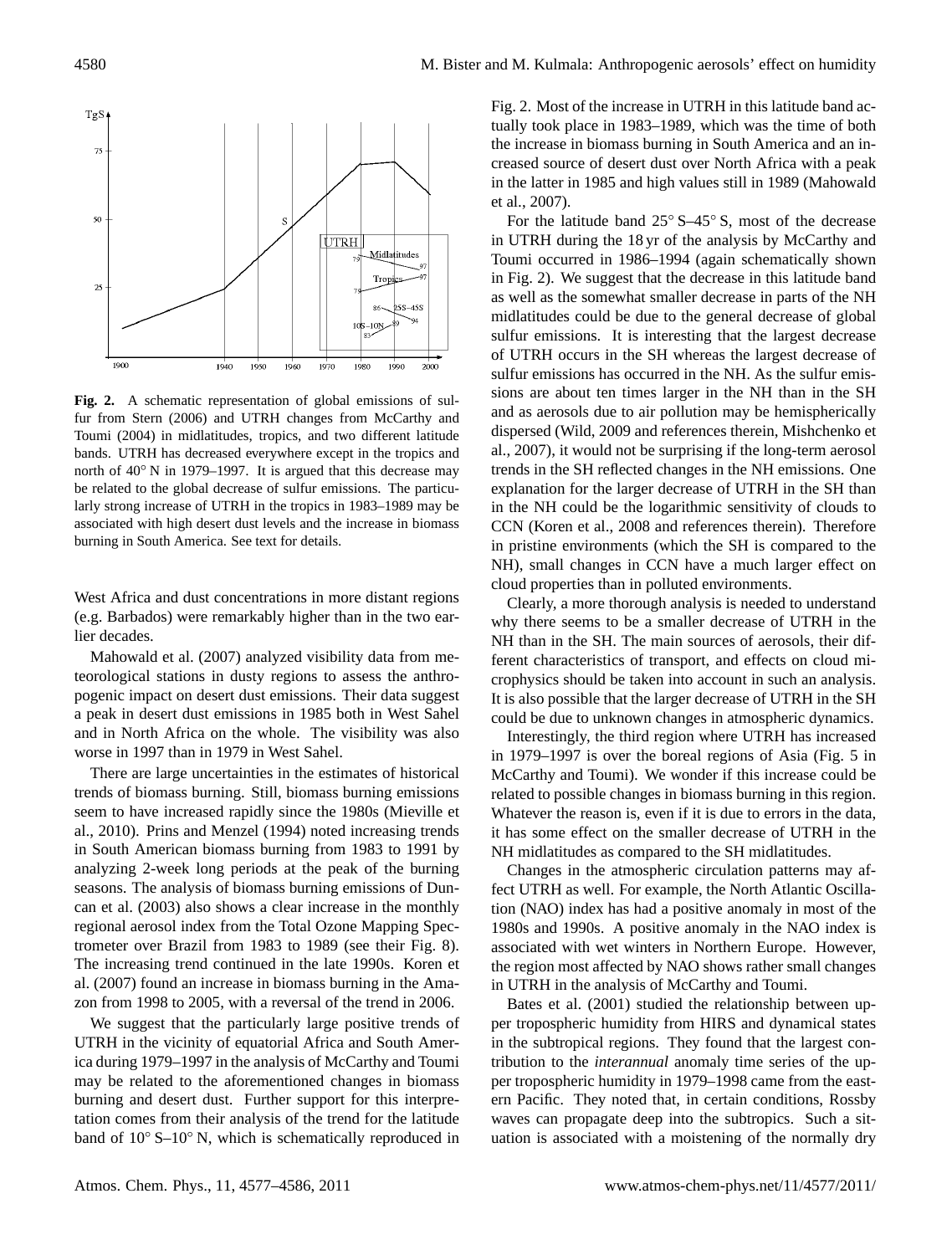subtropics, particularly in the eastern Pacific. However, the trend of UTRH in McCarthy and Toumi (their Fig. 5) lacks a significant contribution from the eastern Pacific, suggesting that propagation of Rossby waves cannot explain the trend in UTRH in 1979–1997.

Different observations show that the Hadley cell has widened by 2–5 degrees since 1979 (Seidel et al., 2008). This widening can also be seen in climate models (Johanson and Fu, 2009). It is possible that the Hadley cell widening affects also upper tropospheric humidity. However, there is no clear signal of such an effect in the UTRH data. Although there is a decrease of UTRH in the subtropical regions (Fig. 5 of McCarthy and Toumi, 2004), this decrease is not restricted to the region of subsidence associated with the Hadley cell. This could be due to water vapor transport (e.g. Knippertz and Wernli, 2010; Cau et al., 2007). However, the UTRH trend does not show a corresponding large region of increasing humidity, which should exist if the subsidence region of the Hadley cell has shifted poleward. Moreover, the decrease in the SH subtropics and the (local) increases in the tropics did not occur simultaneously (Fig. 2).

Other possible dynamical shifts should also show up as both positive and negative anomalies in relative humidity. It is interesting that such anomalies cannot be seen in the analysis of McCarthy and Toumi.

Johnson and Xie (2010) show that the convectively active fractional area in the tropics is likely to be conserved in a warming climate; however, the location of convection can change as a response to changes in the location of SST exceeding the threshold for convection. An example of changes in the location of convection on a shorter time scale is the dipole mode of SST in the tropical Indian Ocean (Saji et al., 1999). In principle, this mode can affect UTRH in the West Indian Ocean and around Indonesia. However, there is no change in UTRH in the region of Indonesia in the analysis of McCarthy and Toumi. Moreover, the increase of UTRH in the tropics occurred mainly in 1983–1989 (Fig. 2). During this time interval, the changes in the dipole mode of the Indian Ocean were quite weak.

Another important large-scale circulation change that can affect UTRH is El Nino and the Southern Oscillation (ENSO). To minimize ENSO's effect, certain months (and years, in a separate checkup) were excluded in the data analysis of McCarthy and Toumi. They conclude that ENSO cannot explain the observed trends in UTRH. It is also notable that there are no large changes in UTRH in regions most affected by ENSO.

A weakening of tropical circulation, both Walker and Hadley circulation, is suggested by recent studies (e.g., Vecchi et al., 2006; Lu et al., 2007). A weakening of tropical circulations with a slight increase of precipitation is also expected to occur with the warming of the climate by simple reasoning (e.g. Knutson and Manabe, 1995; Vecchi et al., 2006; Held and Soden, 2006). The possible net effect on UTRH from these changes is not known. However, as McCarthy and Toumi note, changes in the hydrological cycle, or overturning circulation, cannot be the reason for the UTRH changes as the (rather local) increase of UTRH in the tropics and the decrease in the SH subtropics did not occur simultaneously (Fig. 2). McCarthy and Toumi conclude that some other decadal-scale ocean-atmosphere variability or sensitivity to intersatellite calibration may be the reason for the observed trends in UTRH.

While many extratropical stations have shown a reversal of dimming to brightening during the 1980s (see also Sect. 4), there is some suggestion of ongoing dimming in the tropics, although it cannot be verified due to the lack of reliable longterm observations there (Wild, 2009). Lately, Kishscha et al. (2007) found that aerosol optical depth (AOD) increased in the tropics and decreased in the subtropics and middle latitudes of both hemispheres in 2000–2006. It is interesting that these latitudinal bands with different signs of inferred aerosol trends are roughly the same as the latitudinal bands with different signs of trends of UTRH in 1979–1997 (McCarthy and Toumi, 2004).

#### **4 Do observations show changes in upper tropospheric cloudiness or other quantities that may be related to upper tropospheric relative humidity?**

If aerosols affect the amount of upper tropospheric ice particles generated in deep convection as in the simulations of Khain et al. (2005, 2008), a decrease of upper tropospheric cloudiness could be one observable result of a decrease in anthropogenic aerosols. The simulations of Ekman et al. (2007) of a deep convective cloud with a cloud-resolving model including an explicit aerosol model suggests that the concentration of ice nuclei may be important for the size of the anvil cloud. With regard to the concentration of ice nuclei, estimates of global black carbon emissions show a peak in the 1980s and a decrease thereafter (Streets et al., 2006). Therefore, the trends of sulfur and black carbon emissions are similar although not identical.

Interestingly, there is some consistency between different satellite and surface observations of a reduction in high cloud cover during the 1990s relative to the 1980s (Trenberth et al., 2007). If global sulfur emissions leveled off in the 1980s and decreased rapidly in the 1990s as discussed in Sect. 2, the changes in the upper tropospheric cloud amounts are qualitatively what we would expect due to these changes in emissions.

Koren et al. (2005) evaluated the aerosol effect on clouds using large statistics of satellite data over the North Atlantic Ocean. They found that polluted clouds developed more extensive ice anvil clouds than clean clouds. This result remained the same when meteorological effects on the cloudiness were accounted for by analyzing the data separately for different vertical wind categories. A similar effect of pollution on high clouds was also suggested by the study of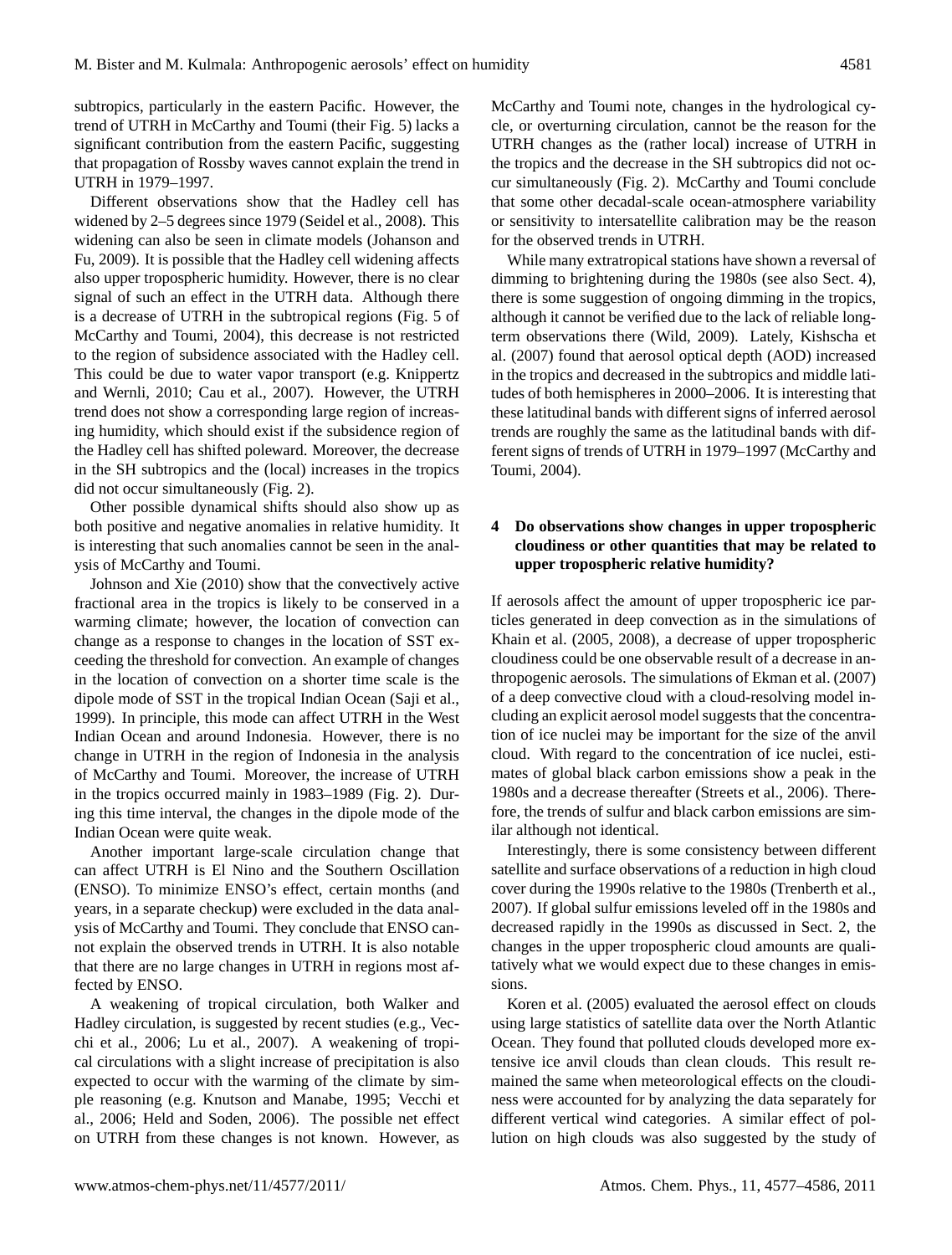Zhang et al. (2007). They found a trend of increasing wintertime deep convective clouds and high clouds over the Pacific Ocean from satellite cloud measurements from 1984–2005. They suggested that an increasing amount of aerosols from the Asian pollution outflow was the reason for the increases in the cloud amounts.

May et al. (2009) analysed 44 cases of storms north of Darwin to study how aerosols affect them. Their results were not consistent with those of Koren et al. (2005). However, the observed systematic variation of moisture between the high and low aerosols cases, as well as other possible differences in the convective environment, may have affected this result.

Udelhofen and Hartmann (1995) studied the effect of tropical cloud systems on the UTRH. In their analysis, UTRH increased linearly with the amount of upper level cloud. Soden (2004) also found a positive relation between upper tropospheric cloudinesss and downstream humidity in a convective event (see Sect. 5). These observational studies together suggest that increased pollution leads to more extensive ice anvil clouds and that increased upper level cloudiness is associated with increased UTRH.

In addition, the timing of dimming in 1960–1990 and brightening in many locations after 1990 suggests that changes in aerosol amount and perhaps also clouds may be the main reason for such changes in the surface short-wave radiation (Wild, 2009). For example, increases of cloudiness have been reported over many continental regions while there was dimming. However, it is not yet clear how much of the dimming is due to changes in clouds.

#### **5 Can we expect changes in microphysics to have an effect on upper tropospheric humidity?**

Possible changes in the humidity profile of the extensive subsiding regions of the subtropics could have a large effect on the nature of the water vapor feedback (e.g. Pierrehumbert and Roca, 1998). It has been argued that this humidity is governed by poorly understood microphysics. On the other hand, it has been suggested that the subtropical humidity can be predicted to first order if the large-scale wind and temperature fields are known and that information about water condensate in the clouds is less important (e.g., Salathe and Hartmann, 1997; Dessler and Sherwood, 2000). (For a review of the latter theory, see Sherwood et al., 2010.) However, the assumption of no delay in the occurrence of precipitation (Dessler and Sherwood, 2000) and the depth of the horizontal outflow from convection (Salathe and Hartmann, 1997) were found to be important for the correct simulation of humidity. In addition, Soden (2004) found that the *maximum extent of cirrus anvil coverage* during the lifecycle of a convective event was associated with a higher downstream humidity level following the anvil's dissipation. His analysis suggested that this moistening effect was not attributable to the evaporation of cirrus condensate but instead was due to

more vapor detrainment being associated with larger cirrus anvil coverage.

Dessler and Minschwaner (2007) used a trajectory-based large-scale control (LSC) model to investigate the regulation of tropospheric humidity. They conclude that the good agreement between the model and the measurements supports the idea that detailed microphysics need not be included to accurately simulate water vapor. In their model, using a non-zero sedimentation time for ice degrades the simulated humidity field. This result must, however, depend on the value of the parameter used for condensation. Dessler and Minschwaner used a relative humidity threshold of 100% for condensation. To account for subgrid-scale processes, a lower value could be chosen for this parameter. In that case, the correct simulation of water vapor could well require a non-zero sedimentation time for ice. Such a result would support the important role of microphysics, particularly the transport and sublimation of ice.

The moistening potential associated with transported ice was shown with the same LSC model by using a timescale of one day for the sedimentation of ice. The amount of water vapor in the upper troposphere more than doubled when this timescale was used.

Folkins et al. (2002) showed that the relative humidity between 11 and 14 km in the tropics is determined by the deep convection detrainment profile, the temperature profile and the height of zero radiative heating. However, they suggest that below this layer, the sublimation of ice and the evaporation of water could be important in increasing the relative humidity of unsaturated air.

As a conclusion, changes in upper tropospheric humidity due to changes in the microphysics of clouds cannot be ruled out based on the idealized studies discussed above, even if the simple models would be successful in predicting the crude features of the humidity field correctly. Recent studies by Wright et al. (2009a, b) suggest a direct effect of microphysics on the humidity. Wright et al. (2009a) showed that larger amounts of detrained ice in convection were associated with enhanced upper tropospheric moistening. Moreover, Wright et al. (2009b) showed that the direct effect of condensate evaporation in a climate model was to increase relative humidity by several per cent. They point out that there may have been too much ice to sublimate in their model. However, even small changes in the relative humidity matter for the radiation as will be shown in the following section.

## **6 How large an effect could a few percent increase in the upper tropospheric relative humidity have on radiation?**

Shine and Sinha (1991) estimated the radiative forcing associated with increases of humidity. They increased water vapor mixing ratio by 10% in layers of 50 hPa depth at different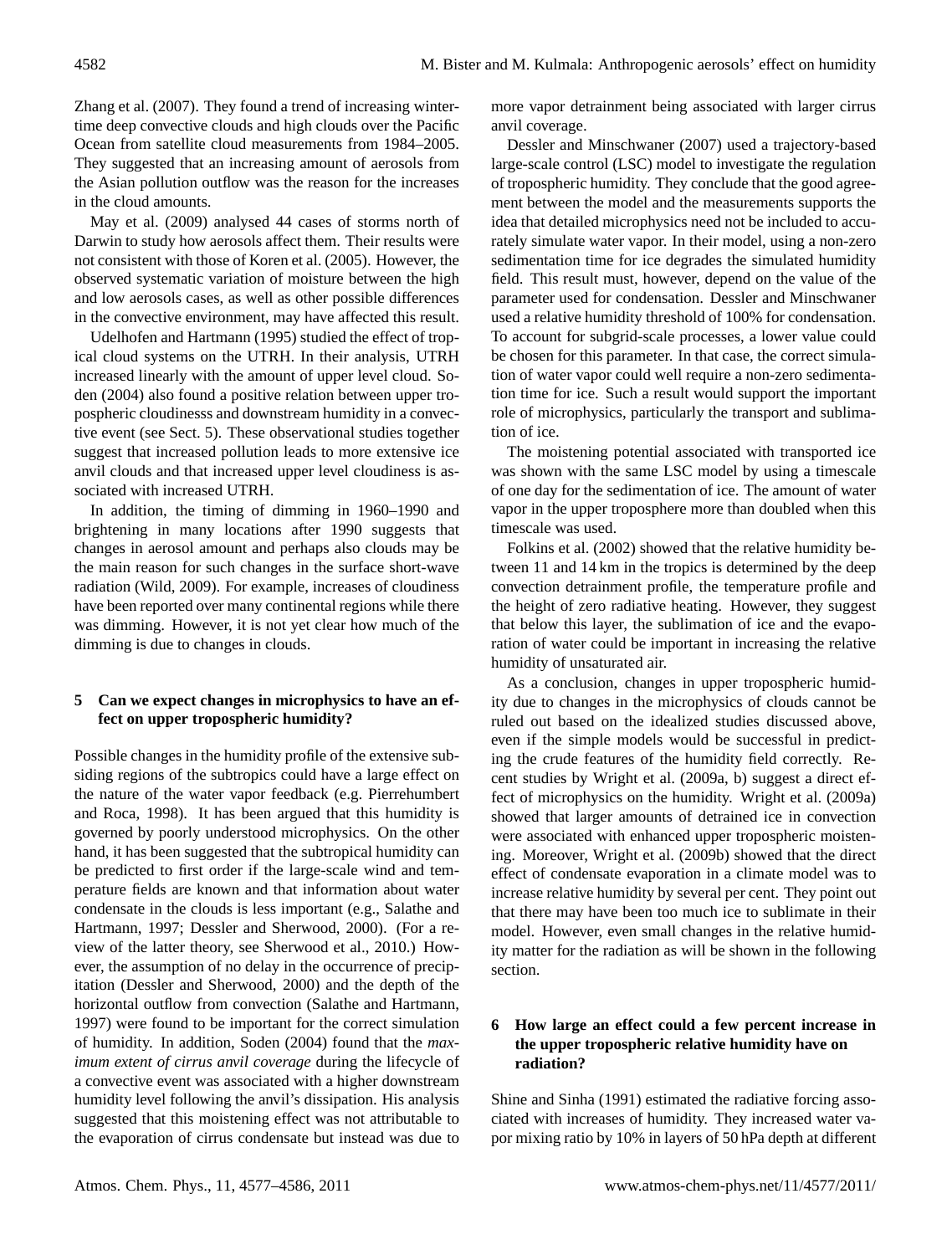altitudes. The original humidity was taken from Manabe and Wetherald (1967). The relative humidity change that the 10% increase in water vapor mixing ratio corresponds to is shown in Fig. 3. The relative humidity change increases from 1.4% at 200 hPa to 3.7% at 500 hPa, the mean value being about 2.6%. We want to stress that for radiation, relative changes matter more than absolute changes.

We assume that relative humidity increases from 175 hPa to 525 hPa according to Fig. 3 and calculate the resulting change in the net infrared flux at the tropopause by summing the effect of individual perturbations in Fig. 3 of Shine and Sinha (summing up the effect from different layers will result in an error of about 10% according to Shine and Sinha). The corresponding decrease in the net infrared flux is about  $0.9 \text{ W m}^{-2}$  for the tropics,  $0.8 \text{ W m}^{-2}$  for summer midlatitudes and  $0.5 \text{ W m}^{-2}$  for winter midlatitudes. These results are for clear sky conditions but note that we use these calculations just to get a rough estimate for the magnitude of the effect.

Rather similar values for the changes in the outgoing longwave radiation due to a relative humidity increase in the upper troposphere were obtained by Udelhofen and Hartmann (1995).

#### **7 Conclusions**

Ramanathan et al. (2001) suggested that the suppression of precipitation associated with increasing amounts of aerosols could be associated with an increase of upper tropospheric humidity and that this could counter some of the aerosol cooling effect. Interestingly, there is some evidence for such an effect of aerosols from biomass burning and other sources on the observed positive moisture trend in the stratosphere (e.g. Sherwood, 2002; Notholt et al., 2005). The effects of aerosols on clouds properties that could lead to moistening in the upper troposphere can be seen in the recent spectral microphysics cloud model simulations by Khain et al. (2005, 2008). We argue that even in the absence of changes in net precipitation, i.e. no mean suppression of precipitation, aerosols can affect upper tropospheric humidity. Based on the results of Shine and Sinha (1991), we estimate that a 2–3% increase in relative humidity from 175 to 525 hPa could change the net infrared flux at the tropopause by about 0.8 W m−<sup>2</sup> . Note that since no GCM explicitly parameterizes aerosol effects on convective clouds (Quaas et al., 2009), this effect cannot be seen in GCMs.

Unfortunately, reliable observations of humidity in the upper troposphere from the time anthropogenic aerosols were increasing most rapidly (1940–1980) are lacking, due to problems of radiosonde data and lack of satellite data before 1979. However, satellite data on upper tropospheric relative humidity after 1979 (McCarthy and Toumi, 2004) are consistent with the hypothesis that changes in the amounts of anthropogenic aerosols, smoke aerosols from biomass burn-



Fig. 3. Relative humidity increase in the upper troposphere corresponding to increasing water vapor mixing ratio from Manabe and Wetherald (1967) by 10% as in Shine and Sinha (1991).

ative humidity between 1979 and 1997. We have summaing and desert dust can have affected upper tropospheric relrized schematically the trends in global sulfur emissions and UTRH (from McCarthy and Toumi, 2004) in Fig. 2. There has been a decrease in UTRH in midlatitudes when sulfur emissions were decreasing (global emissions decreased from about 71 to about 58 TgS between 1979 and 1997 according to Stern, 2006). The decrease of UTRH is stronger in the SH than in the NH. This could be due to the logarithmic sensitivity of clouds to CCN and more pristine conditions in the SH than in the NH. However, it is also possible that other sources of aerosols or unknown changes in the atmospheric circulation in the NH could be the reason. Also, if the large increase over the boreal regions of Asia is due to problems in data at higher latitudes, then the real difference between trends in NH and SH midlatitudes would be smaller.

The large positive trend of UTRH in the tropics  $(10° S<sub>−</sub>)$ 10◦ N; Fig. 2) has a large contribution from positive trends in the vicinity of equatorial Africa and over South America and occurred mainly during 1983–1989, when biomass burning was increasing in South America and when the dust levels of West Africa were anomalously high (Nicholson, 2000; Mahowald et al., 2007). Both the location and the timing suggest that aerosols may be the culprit for the increase of UTRH in the Tropics.

Observed global cloudiness changes, with less upper tropospheric cloudiness in the 1990s than in the 1980s, also support the hypothesis that aerosols may have affected microphysics in a way to increase the total water amount in the upper troposphere. Satellite data from over the North Atlantic ocean suggest that polluted clouds develop more extensive ice anvils than clean clouds (Koren et al., 2005).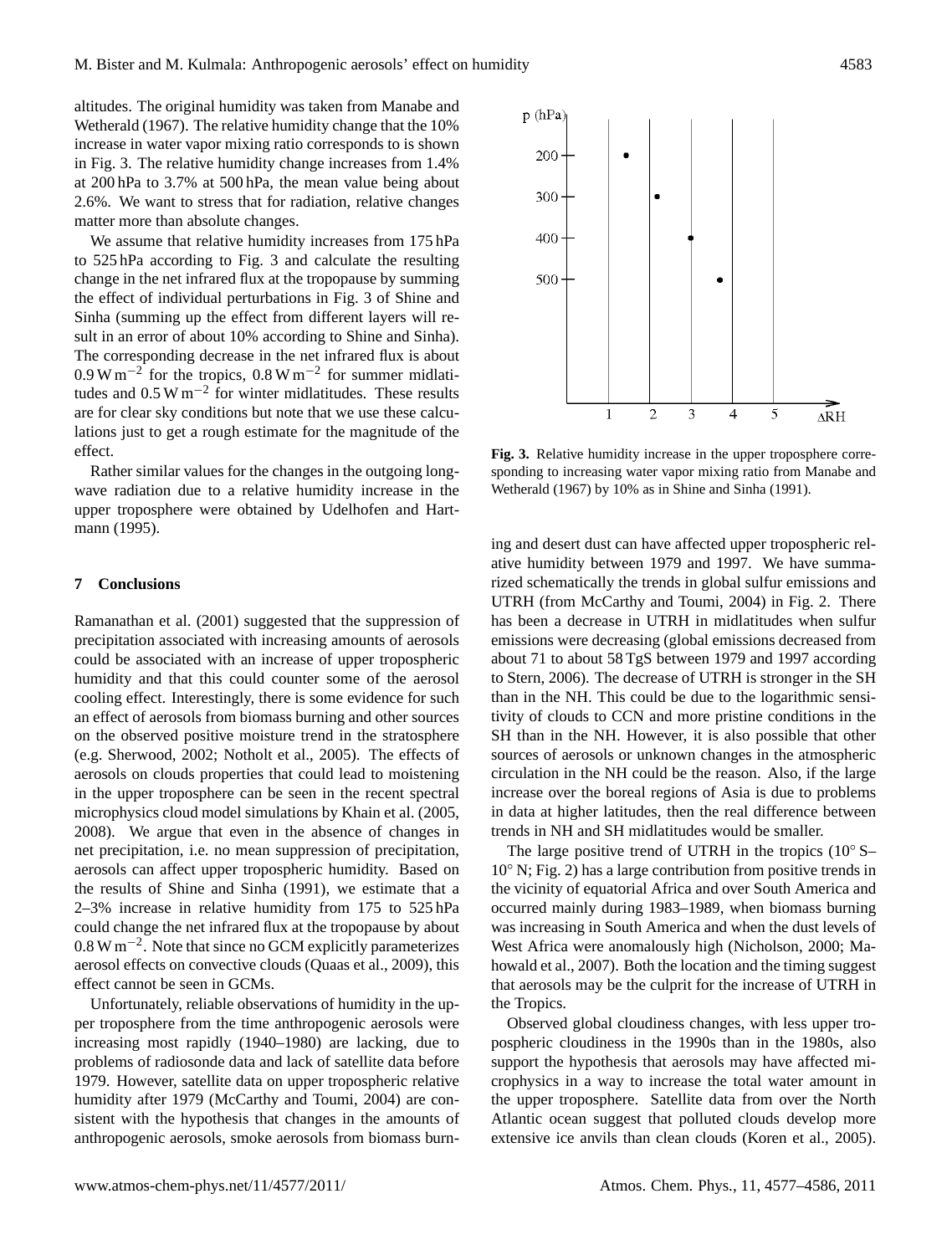Satellite data also suggest that UTRH increases linearly with the amount of upper level cloud (Udelhofen and Hartmann, 1995). Changes in cloudiness may be one reason for the observed dimming before 1990 and brightening thereafter. The effect of upper tropospheric cloud changes on the net radiation depends on cloud optical depth and cloud top height (Fu et al., 2002) and other properties of the clouds. However, an increase in UTRH associated with increased aerosol amounts would have decreased the outgoing longwave radiation.

We conclude that the large increase of anthropogenic aerosols in the 20th century may have increased global UTRH and thereby decreased outgoing longwave radiation during most of the 20th century. The changes in UTRH during  $18 \text{ yr}$  (1979–1997) were about 1–2% in the midlatitudes. If the observed decrease of UTRH in midlatitudes were indeed associated with the decrease of sulfur emissions in 1979–1997, then larger absolute changes in UTRH may have occurred in the 20th century when sulfur emissions increased from about 10 Tg S to about 70 Tg S (Stern, 2006). However, careful analysis of data is needed to see whether this is indeed the case.

To learn more about the effect of anthropogenic aerosols on UTRH, both numerical simulations and observational studies are needed. We plan to use satellite data to evaluate relationships between anthropogenic aerosols, upper tropospheric clouds and UTRH. Allan et al. (2010) have shown how sensitive observed precipitation trends are to data set employed and how inter-comparisons of different data set products are needed. Caution is also required in using UTRH data sets. For example, the data set used by McCarthy and Toumi was affected by the clear-sky bias. Therefore, comparison with other data sets is required to verify or to rule out the proposed effect.

Ultimately, numerical simulations of radiative-convective equilibrium are needed to obtain an estimate of the global effect of anthropogenic aerosols on UTRH. A good representation of convection, which can account for convection's growth into mesoscale (for example the cloud-resolving convection parameterization of Grabowski, 2003), as well as a good microphysics scheme are needed to achieve this goal.

*Acknowledgements*. We thank Jouni Räisänen for useful discussions and two anonymous referees and the editor, Radovan Krejci for comments and questions that significantly improved the paper.

Edited by: R. Krejci

#### **References**

- Allan, R. P., Soden, B. J., John, V. O., Ingram, W., and Good, P.: Current changes in tropical precipitation, Environ. Res. Lett., 5, 025205, [doi:10.1088/1748-9326/5/2/025205,](http://dx.doi.org/10.1088/1748-9326/5/2/025205) 2010.
- Andreae, M. O.: Climatic effects of changing atmospheric aerosol levels, in: World Survey of Climatology, vol. 16, Future Climates of the World, edited by: A. Henderson-Sellers, Elsevier, New York, 341–392, 1995.
- Bates, J. J. and Jackson, D. L.: Trends in upper-tropospheric humidity, Geophys. Res. Lett, 28, 1695–1698, 2001.
- Bates, J. J., Jackson, D. L., Bréon, F.-M., and Bergen, Z. D.: Variability of tropical upper tropospheric humidity 1979–1998, J. Geophys. Res., 106, 32271–32281, 2001.
- Cau, P., Methven, J., and Hoskins, B.: Origins of dry air in the tropics and subtropics, J. Climate, 20, 2745–2759, 2007.
- Dessler, A. E. and Minschwaner, K.: An analysis of the regulation of tropical tropospheric water vapor, J. Geophys. Res., 112, D10120, [doi:10.1029/2006JD007683,](http://dx.doi.org/10.1029/2006JD007683) 2007.
- Dessler, A. E. and Sherwood, C: Simulations of tropical upper tropospheric humidity, J. Geophys. Res., 105, 20155–20163, 2000.
- Duncan, B. N., Randall, V. M., Staudt, A. C., Yevich, R., and Logan, J. A.: Interannual and seasonal variability of biomass burning emissions constrained by satellite observations, J. Geophys. Res., 108, 4100, [doi:10.1029/2002JD002378,](http://dx.doi.org/10.1029/2002JD002378) 2003.
- Ekman, A. M. L., Engström, A., and Wang, C.: The effect of aerosol composition and concentration on the development and anvil properties of a continental deep convective cloud, Q. J. Roy. Meteorol. Soc., 133, 1439–1452, 2007.
- Elliott, W. P. and Gaffen, D. J.: On the utility of radiosonde humidity archives for climate studies, B. Am. Meteorol. Soc., 72, 1507–1520, 1991.
- Folkins, I., Kelly, K. K., and Weinstock, E. M.: A simple explanation for the increase in relative humidity between 11 and 14 km in the tropics, J. Geophys. Res., 107(D23), 4736, [doi:10.1029/2002JD002185,](http://dx.doi.org/10.1029/2002JD002185) 2002.
- Fridlind, A. M., Ackerman, A. S., Jensen, E. J., Heymsfiled, A. J., Poellot, M. R., Stevens, D. E., Wang, D., Miloshevich, L. M., Baumgardner, D., Lawson, R. P., Wilson, J. C., Flagan, R. C., Seinfeld, J. H., Jonsson, H. H., VanReken, T. M., Varutbangkul, V., and Rissman, T. A.: Evidence for the predominance of midtropospheric aerosols as subtropical anvil cloud nuclei, Science, 304(5671), 718–722, [doi:10.1126/science.1094947,](http://dx.doi.org/10.1126/science.1094947) 2004.
- Fu, Q., Baker, M., and Hartmann, D. L.: Tropical cirrus and water vapor: an effective Earth infrared iris feedback?, Atmos. Chem. Phys., 2, 31–37, [doi:10.5194/acp-2-31-2002,](http://dx.doi.org/10.5194/acp-2-31-2002) 2002.
- Grabowski, W. W.: Impact of cloud microphysics on convectiveradiative quasi equilibrium revealed by cloud-resolving convection parameterization, J. Climate, 16, 3463–3475, 2003.
- Held, I. M. and Soden, B. J.: Robust responses of the hydrological cycle to global warming, J. Climate, 19, 5686–5699, 2006.
- Hong, Y., Kummerow, C. D., and Olson, W. S.: Separation of convective and stratiform precipitation using microwave brightness temperature, J. Appl. Meteorol., 38, 1195–1213, 1999.
- Johanson, C. M. and Fu, Q.: Hadley cell widening: Model simulations versus observations, J. Climate, 22, 2713–2725, 2009.
- John, V. O. and Buehler, S. A.: Comparison of microwave satellite humidity data and radiosonde profiles: A survey of European stations, Atmos. Chem. Phys., 5, 1843–1853, [doi:10.5194/acp-](http://dx.doi.org/10.5194/acp-5-1843-2005)[5-1843-2005,](http://dx.doi.org/10.5194/acp-5-1843-2005) 2005.
- Johnson, N. C. and Xie, S.-P.: Changes in the sea surface temperature threshold for tropical convection, Nature Geosci., 3, 842– 845, [doi:10.1038/NGEO1008,](http://dx.doi.org/10.1038/NGEO1008) 2010.
- Khain, A. P. and Pokrovsky, A: Simulation of effects of atmospheric aerosols on deep turbulent convective clouds using a spectral microphysics mixed-phase cumulus cloud model. Part II: Sensitivity study, J. Atmos. Sci., 61, 2983–3001, 2004.
- Khain, A. P., Rosenfeld, D., and Pokrovsky A.: Aerosol impact on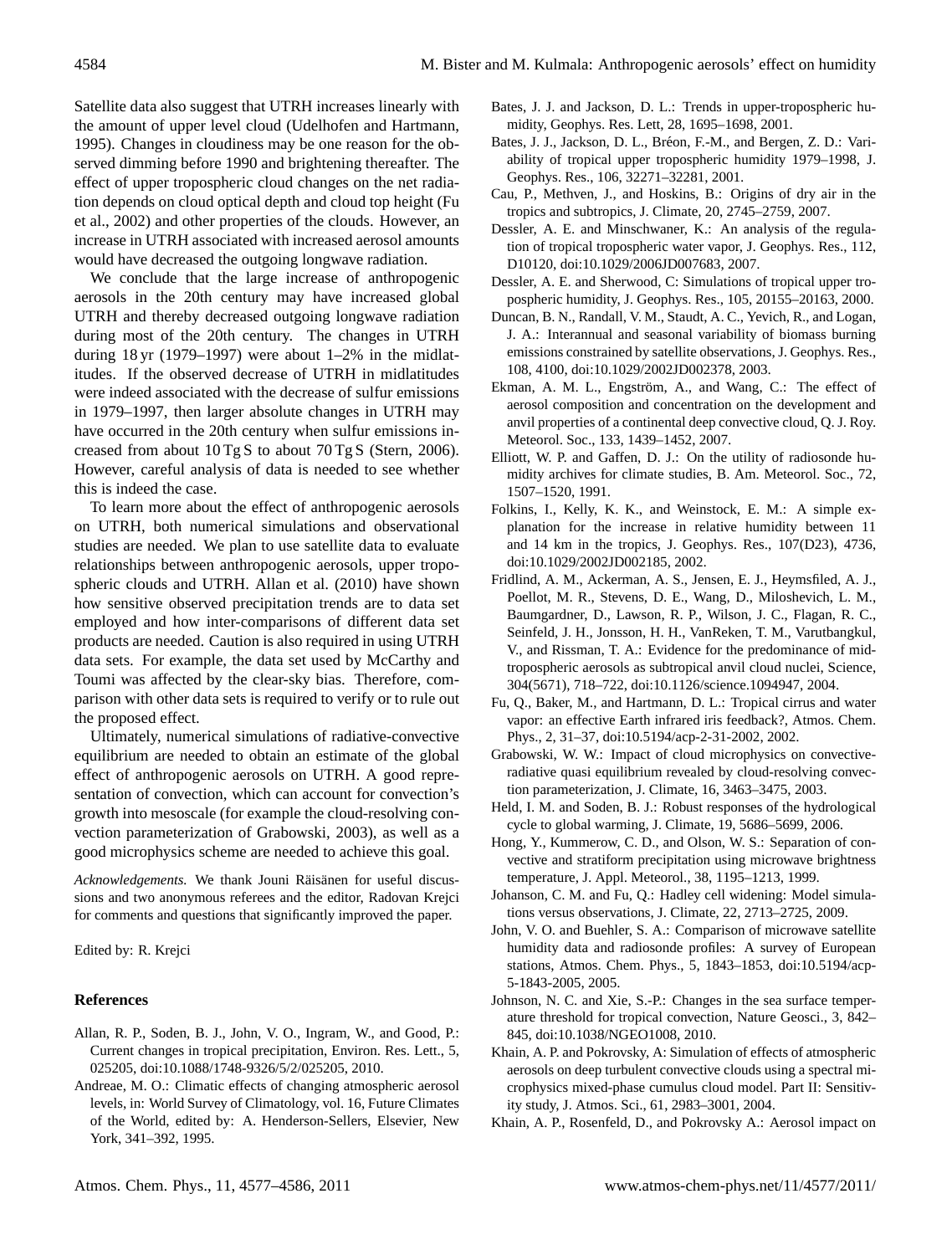the dynamics and microphysics of deep convective clouds, Q. J. Roy. Meteorol. Soc., 131, 2639–2663, 2005.

- Khain, A. P., BenMoshe, N., and Pokrovsky, A.: Factors determining the impact of aerosols on surface precipitation from clouds: An attempt at classification, J. Atmos. Sci, 65, 1721–1748, 2008.
- Kishcha, P., Starobinets, B., and Alpert, P.: Latitudinal variations of cloud and aerosol optical thickness trends based on MODIS satellite data, Geophys. Res. Lett., 34, L05810, [doi:10.1029/2006GL028796,](http://dx.doi.org/10.1029/2006GL028796) 2007.
- Knippertz, P. and Wernli, H.: A lagrangian climatology of tropical moisture exports to the Northern Hemispheric extratropics, J. Climate, 23, 987–1003, [doi:10.1175/2009JCLI3333.1,](http://dx.doi.org/10.1175/2009JCLI3333.1) 2010.
- Knutson, T. R. and Manabe, S.: Time-mean response over the tropical Pacific to increased CO2 in a coupled ocean-atmosphere model, J. Climate, 8, 2181–2199, 1995.
- Koren, I., Kaufman, Y. J., Rosenfeld, D., Remer, L. A., and Rudich, Y.: Aerosol invigoration and restructuring of Atlantic convective clouds, Geophys. Res. Lett., 32, L14828, [doi:10.1029/2005GL023187,](http://dx.doi.org/10.1029/2005GL023187) 2005.
- Koren, I., Remer, L. A., and Longo, K.: Reversal of trend of biomass burning in the Amazon, Geophys. Res. Lett., 34, L20404, [doi:10.1029/2007GL031530,](http://dx.doi.org/10.1029/2007GL031530) 2007.
- Koren, I., Martins, J. V., Remer, L. A., and Afargan, H.: Smoke invigoration versus inhibition of clouds over the Amazon, Science, 321, 946–949, 2008.
- Lu, J., Vecchi, G. A., and Reichler, T.: Expansion of the Hadley cell under global warming, Geophys. Res. Lett., 34, L06805, [doi:10.1029/2006GL028443,](http://dx.doi.org/10.1029/2006GL028443) 2007.
- Mahowald, N. M., Ballantine, J. A., Feddema, J., and Ramankutty, N.: Global trends in visibility: implications for dust sources, Atmos. Chem. Phys., 7, 3309–3339, [doi:10.5194/acp-7-3309-2007,](http://dx.doi.org/10.5194/acp-7-3309-2007) 2007.
- Manabe, S. and Wetherald, R. T.: Thermal equilibrium of the atmosphere with a given distribution of relative humidity, J. Atmos. Sci., 24, 241–259, 1967.
- May, P. T., Allen, G., Vaughan, G., and Connolly, P.: Aerosol and thermodynamic effects on tropical cloud systems during TWPICE and ACTIVE, Atmos. Chem. Phys., 9, 15–24, [doi:10.5194/acp-9-15-2009,](http://dx.doi.org/10.5194/acp-9-15-2009) 2009.
- McCarthy, M. P. and Toumi, R..: Observed interannual variability of tropical tropospheric relative humidity, J. Climate, 17, 3181– 3191, 2004.
- Mieville, A., Granier, C., Liousse, C., Guillame, B., Mouillot, F., Lamarque, J.-F., Grégoire, and J.-M., and Pétron, G.: Emissions of gases and particles from biomass burning during the 20th century using satellite data and an historical reconstruction, Atmos. Environ., 44, 1469–1477, 2010.
- Mishchenko, M., Geogdzhayev, I. V., Rossow, W. B., Cairns, B., Carlson, B. E., Lacis, A. A., Liu, L., and Travis, L. D.: Longterm satellite record reveals likely recent aerosol trend, Science, 315, p. 1543, 2007.
- Nicholson, S.: Land surface processes and Sahel climate, Rev. Geophys., 38, 117–139, 2000.
- Notholt, J., Luo, B. P., Fueglistaler, S., Weisernstein, D., Rex, M., Lawrence, M. G., Bingemer, H., Wohltmann, I., Corti, T., Warneke, T., von Kuhlmann, R., and Peter, T.: Influence of tropospheric SO2 emissions on particle formation and the stratospheric humidity, Geophys. Res. Lett., 32, L07810, [doi:10.1029/2004GL022159,](http://dx.doi.org/10.1029/2004GL022159) 2005.
- Pierrehumbert, R. T. and Roca, R.: Evidence for control of Atlantic subtropical humidity by large scale advection, Geophys. Res. Lett., 25, 4537–4540, 1998.
- Prins, E. M. and Menzel, W. P.: Trends in South American biomass burning detected with the GOES visible infrared spin scan radiometer atmosphere sounder from 1983 to 1991, J. Geophys. Res., 99(D8), 16719–16735, 1994.
- Quaas, J., Ming, Y., Menon, S., Takemura, T., Wang, M., Penner, J. E., Gettelman, A., Lohmann, U., Bellouin, N., Boucher, O., Sayer, A. M., Thomas, G. E., McComiskey, A., Feingold, G., Hoose, C., Kristjánsson, J. E., Liu, X., Balkanski, Y., Donner, L. J., Ginoux, P. A., Stier, P., Grandey, B., Feichter, J., Sednev, I., Bauer, S. E., Koch, D., Grainger, R. G., Kirkevåg, A., Iversen, T., Seland, Ø., Easter, R., Ghan, S. J., Rasch, P. J., Morrison, H., Lamarque, J.-F., Iacono, M. J., Kinne, S., and Schulz, M.: Aerosol indirect effects – general circulation model intercomparison and evaluation with satellite data, Atmos. Chem. Phys., 9, 8697–8717, [doi:10.5194/acp-9-8697-2009,](http://dx.doi.org/10.5194/acp-9-8697-2009) 2009.
- Ramanathan, V., Crutzen, P. J., Kiehl, J. T., and Rosenfeld, D.: Aerosols, climate and the hydrological cycle, Science, 294, 2119–2124, 2001.
- Rosenfeld, D., Rudich, Y., and Lahav, R.: Desert dust suppressing precipitation: A possible desertification feedback loop, P. Natl. Acad. Sci. USA, 98, 5975–5980, 2001.
- Rosenfeld, D., Lohmann, U., Raga, G. B., O'Dowd, C. D., Kulmala, M., Fuzzi, S., Reissell, A., and Andreae, M. O.: Flood or drought: How do aerosols affect precipitation? Science, 321, 1309–1313, 2008.
- Salathe, E. P. and Hartmann, D. L.: A trajectory analysis of tropical upper-tropospheric moisture and convection, J. Climate, 10, 2533–2547, 1997.
- Saji, N. H., Goswami, B. N., Vinayachandran, P. N., and Yamagata, T.: A dipole mode in the tropical Indian Ocean, Nature, 401, 360–363, 1999.
- Seidel, D. J., Fu, Q., Randel W. J., and Reichler, T. J.: Widening of the tropical belt in a changing climate, Nat. Geosci., 1, 21–24, 2008.
- Sherwood, S.: A microphysical connection among biomass burning, cumulus clouds, and stratospheric moisture, Science, 295, 1272–1275, 2002.
- Sherwood, S. C., Roca, R., Weckwerth, T. M., and Andronova, N. G.: Tropospheric water vapor, convection, and climate, Rev. Geophys., 48, RG2001, [doi:10.1029/2009RG000301,](http://dx.doi.org/10.1029/2009RG000301) 2010.
- Shine, K. P. and Sinha, A.: Sensitivity of the Earth's climate to height-dependent changes in the water vapor mixing ratio, Nature, 354, 382–384, 1991.
- Smith, S. J., Conception, E., Andres, R., and Lurz, J.: Historical Sulfur Dioxide Emissions 1850-2000: Methods and Results, PNNL Research Report, PNNL-14537, 2004.
- Soden, B. J.: The impact of tropical convection and cirrus on upper troposphere humidity: A Lagrangian analysis of satellite measurements, Geophys. Res. Lett., 31, L20104, [doi:10.1029/2004GL020980,](http://dx.doi.org/10.1029/2004GL020980) 2004.
- Soden, B. J., Jackson, D. L., Ramaswamy, V., Schwarzkopf, M. D., and Huang, X.: The radiative signature of upper tropospheric moistening, Science, 310, 841–844, 2005.
- Stern, D. I.: Reversal of the trend in global anthropogenic sulfur emissions, Glob. Environ. Change, 16, 207–220, 2006.
- Streets, D. G., Wu, Y., and Chin, M.: Two-decadal